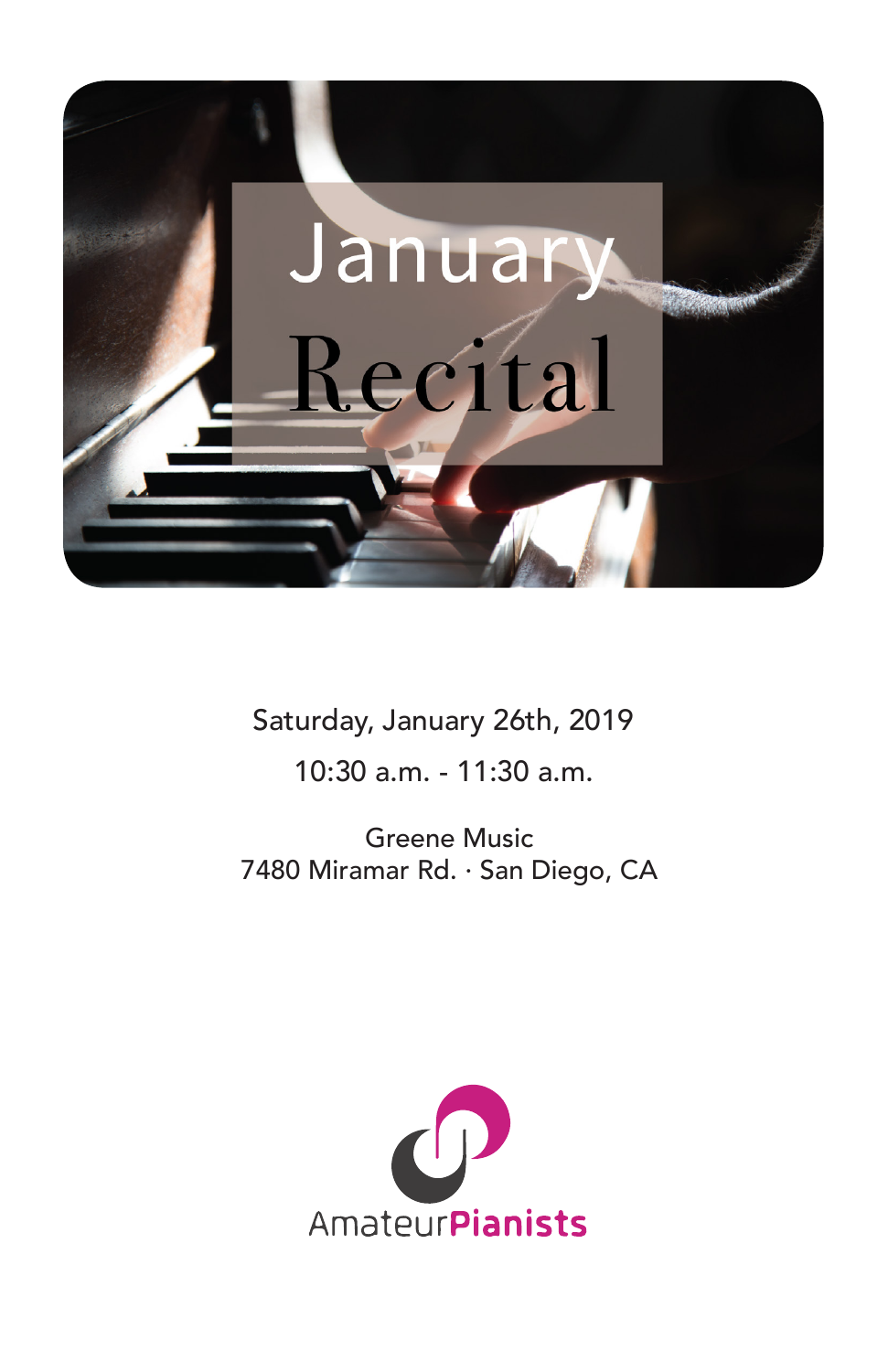# Upcoming events

February 17, 2019, 3:30 pm

Greene Music



March 24th, 2019, 3:00 pm

Greene Music



July 2019



International Piano Competition & Festival for Outstanding Pianists July 12 -14, 2019 The Conrad Prebys Performing Arts Center 7600 Fay Avenue, La Jolla, CA 92037 Join us as a Competitor...application deadline March 31, 2019 Join us as a Festival participant...application deadline May 31, 2019 Join us in the audience and applaud the pianists

# PROGRAM

Clarissa Lee Mainstream Tune Joseph Malcolm (From Trois Impressions)

Kristina King Sonata No. 17 in D minor, 2nd Movement Beethoven

> Rosina Frazier Romanze Franz Liszt

Nathaniel Castillo A Nightmare's Dream Nathaniel Castillo

Michelle Lin Minuet in G, BwV Anh.116 Johann Sebastien Bach Morning Prayer Tchaikovsky

Tony Prost Selected Diabelli Variations Anton Diabelli, et., al

John Guthiel Prelude and Fugue, BWV, No 3 in C# Johann Sebastien Bach

> Fred Zuill Somewhere Over The Rainbow Harold Arlen

Cindy Xu Rain Xu Zhang ( 6 yrs) Jesu, Joy of Man's Desiring Johann Sebastien Bach

> Julia Warren Cindy Xu Holly Franz Laura Miles Champagne Toccata William Gillock